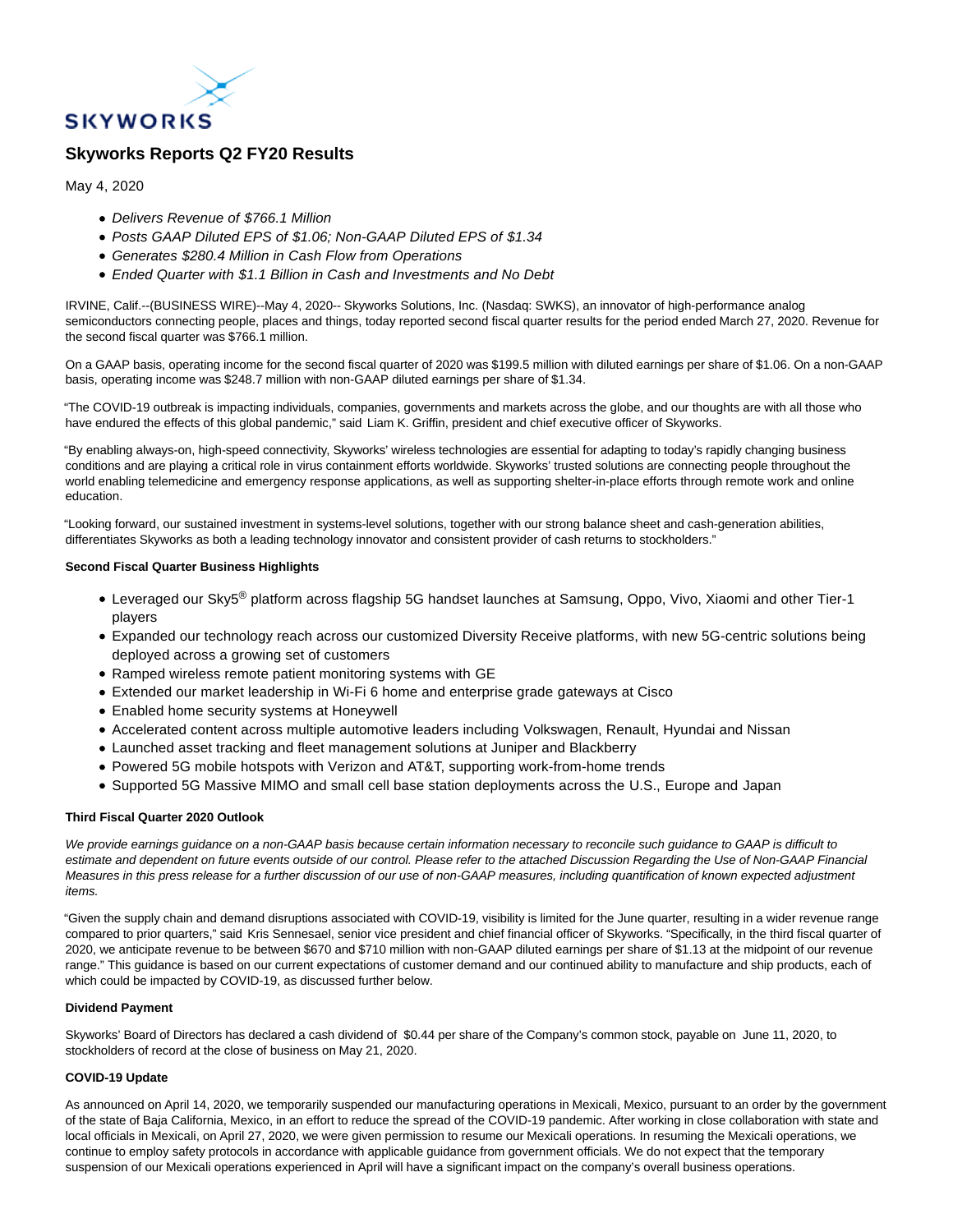Other than the temporary suspension of manufacturing activities in Mexicali, to date we have not experienced any significant disruptions to our ongoing operations or to our supply chain as a result of the COVID-19 pandemic. In response to the pandemic, Skyworks continues to implement multiple protocols in its facilities worldwide, including social distancing, pre-shift temperature screening, enhanced use of personal protective equipment, heightened sanitation standards and remote-work options wherever possible. In addition, Skyworks continues to implement rotating shifts with reduced staffing at its various manufacturing sites. Implementation of these protective measures allows Skyworks to better safeguard employee health while simultaneously maintaining business and manufacturing operations and continuing to provide products critical to sectors deemed "essential" under the applicable laws, regulations and orders of the jurisdictions in which the company has facilities.

#### **Skyworks' Second Quarter 2020 Conference Call**

Skyworks will host a conference call with analysts to discuss its second fiscal quarter 2020 results and business outlook today at 4:30 p.m. Eastern time. To listen to the conference call via the Internet, please visit the investor relations section of Skyworks' website. To listen to the conference call via telephone, please call (844) 583-4549 (domestic) or (825) 312-2257 (international), confirmation code: 9073455.

Playback of the conference call will begin at 9:00 p.m. Eastern time on May 4 and end at 9:00 p.m. Eastern time on May 11. The replay will be available on Skyworks' website or by calling (800) 585-8367 (domestic) or (416) 621-4642 (international), access code: 9073455.

#### **About Skyworks**

Skyworks Solutions, Inc. is empowering the wireless networking revolution. Our highly innovative analog semiconductors are connecting people, places and things spanning a number of new and previously unimagined applications within the aerospace, automotive, broadband, cellular infrastructure, connected home, industrial, medical, military, smartphone, tablet and wearable markets.

Skyworks is a global company with engineering, marketing, operations, sales and support facilities located throughout Asia, Europe and North America and is a member of the S&P 500<sup>®</sup> and Nasdaq-100<sup>®</sup> market indices (Nasdaq: SWKS). For more information, please visit Skyworks' website at: [www.skyworksinc.com.](https://cts.businesswire.com/ct/CT?id=smartlink&url=http%3A%2F%2Fwww.skyworksinc.com&esheet=52214342&newsitemid=20200504005694&lan=en-US&anchor=www.skyworksinc.com&index=1&md5=d71762ef0fc970d9473bb971c7d1924a)

#### **Safe Harbor Statement**

This news release includes "forward-looking statements" intended to qualify for the safe harbor from liability established by the Private Securities Litigation Reform Act of 1995. These forward-looking statements include without limitation information relating to the impact of the temporary suspension of our operations in Mexicali, Mexico, the impact of the global COVID-19 pandemic on our business operations, and the future results and expectations of Skyworks (e.g., certain projections and business trends, as well as plans for dividend payments and share repurchases). Forwardlooking statements can often be identified by words such as "anticipates," "expects," "forecasts," "intends," "believes," "plans," "may," "will" or "continue," and similar expressions and variations or negatives of these words. All such statements are subject to certain risks, uncertainties and other important factors that could cause actual results to differ materially and adversely from those projected and may affect our future operating results, financial position and cash flows.

These risks, uncertainties and other important factors include, but are not limited to: the effects of the global COVID-19 pandemic and the measures taken to limit COVID-19's spread on our business operations and financial condition, including reduced shift staffing across all of our manufacturing facilities, as well as potential other disruptions to our business, including but not limited to the suspension or restriction of operations at our facilities and third-party supply chain disruptions, that could result from social distancing measures or additional actions that may be taken by us, our suppliers and partners or governmental authorities in the jurisdictions in which we operate in an effort to contain the COVID-19 pandemic; the susceptibility of the semiconductor industry and the markets addressed by our, and our customers', products to economic downturns, including as a result of the COVID-19 pandemic; our reliance on several key customers for a large percentage of our sales; the risks of doing business internationally, including increased import/export restrictions and controls (e.g., the effect of the U.S. Bureau of Industry and Security of the U.S. Department of Commerce placing Huawei Technologies Co., Ltd. and certain of its affiliates on the Bureau's Entity List), imposition of trade protection measures (e.g., tariffs or taxes), security and health risks, possible disruptions in transportation networks, fluctuations in foreign currency exchange rates, and other economic, social, military and geo-political conditions in the countries in which we, our customers or our suppliers operate; the volatility of our stock price; declining selling prices, decreased gross margins, and loss of market share as a result of increased competition; our ability to obtain design wins from customers; delays in the standardization or commercial deployment of 5G technologies; changes in laws, regulations and/or policies that could adversely affect our operations and financial results, the economy and our customers' demand for our products, or the financial markets and our ability to raise capital; fluctuations in our manufacturing yields due to our complex and specialized manufacturing processes; our ability to develop, manufacture and market innovative products, avoid product obsolescence, reduce costs in a timely manner, transition our products to smaller geometry process technologies, and achieve higher levels of design integration; the quality of our products and any defect remediation costs; our products' ability to perform under stringent operating conditions; the availability and pricing of third-party semiconductor foundry, assembly and test capacity, raw materials and supplier components; our ability to retain, recruit and hire key executives, technical personnel and other employees in the positions and numbers, with the experience and capabilities, and at the compensation levels needed to implement our business and product plans; the timing, rescheduling or cancellation of significant customer orders and our ability, as well as the ability of our customers, to manage inventory; our ability to prevent theft of our intellectual property, disclosure of confidential information, or breaches of our information technology systems; uncertainties of litigation, including potential disputes over intellectual property infringement and rights, as well as payments related to the licensing and/or sale of such rights; our ability to continue to grow and maintain an intellectual property portfolio and obtain needed licenses from third parties; our ability to make certain investments and acquisitions, integrate companies we acquire, and/or enter into strategic alliances; and other risks and uncertainties, including, but not limited to, those detailed from time to time in our filings with the Securities and Exchange Commission.

The forward-looking statements contained in this news release are made only as of the date hereof, and we undertake no obligation to update or revise the forward-looking statements, whether as a result of new information, future events or otherwise.

Note to Editors: Skyworks and the Skyworks symbol are trademarks or registered trademarks of Skyworks Solutions, Inc., or its subsidiaries in the United States and other countries. Third-party brands and names are for identification purposes only and are the property of their respective owners.

#### **SKYWORKS SOLUTIONS, INC.**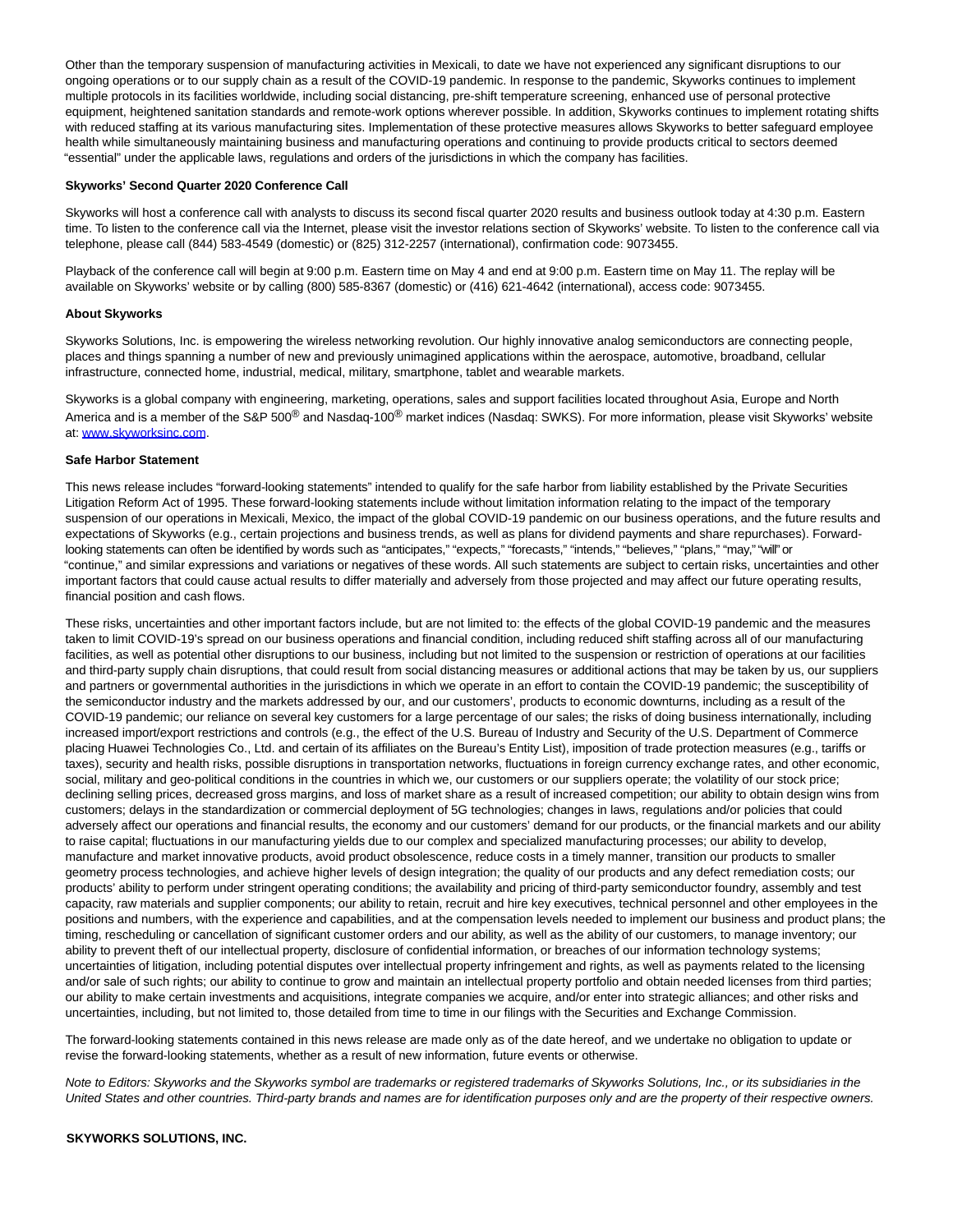## **UNAUDITED CONSOLIDATED STATEMENTS OF OPERATIONS**

|                                         |         |         | Three Months Ended Six Months Ended             |           |
|-----------------------------------------|---------|---------|-------------------------------------------------|-----------|
| (in millions, except per share amounts) | 2020    | 2019    | March 27, March 29, March 27, March 29,<br>2020 | 2019      |
| Net revenue                             | \$766.1 | \$810.4 | \$1,662.2                                       | \$1,782.4 |
| Cost of goods sold                      | 390.5   | 410.2   | 842.3                                           | 897.0     |
| Gross profit                            | 375.6   | 400.2   | 819.9                                           | 885.4     |
| Operating expenses:                     |         |         |                                                 |           |
| Research and development                | 113.2   | 107.5   | 220.8                                           | 216.7     |
| Selling, general and administrative     | 58.6    | 47.9    | 114.0                                           | 95.7      |
| Amortization of intangibles             | 3.1     | 5.7     | 6.3                                             | 13.1      |
| Restructuring and other charges         | 1.2     | 1.5     | 2.0                                             | 1.4       |
| Total operating expenses                | 176.1   | 162.6   | 343.1                                           | 326.9     |
| Operating income                        | 199.5   | 237.6   | 476.8                                           | 558.5     |
| Other income, net                       | 3.5     | 3.7     | 4.9                                             | 6.6       |
| Income before income taxes              | 203.0   | 241.3   | 481.7                                           | 565.1     |
| Provision for income taxes              | 21.9    | 27.3    | 43.6                                            | 66.3      |
| Net income                              | \$181.1 | \$214.0 | \$438.1                                         | \$498.8   |
|                                         |         |         |                                                 |           |
| Earnings per share:                     |         |         |                                                 |           |
| <b>Basic</b>                            | \$1.07  | \$1.23  | \$2.58                                          | \$2.85    |
| Diluted                                 | \$1.06  | \$1.23  | \$2.56                                          | \$2.83    |
| Weighted average shares:                |         |         |                                                 |           |
| <b>Basic</b>                            | 170.0   | 173.8   | 170.1                                           | 175.2     |
| Diluted                                 | 171.1   | 174.6   | 171.3                                           | 176.1     |

**SKYWORKS SOLUTIONS, INC.**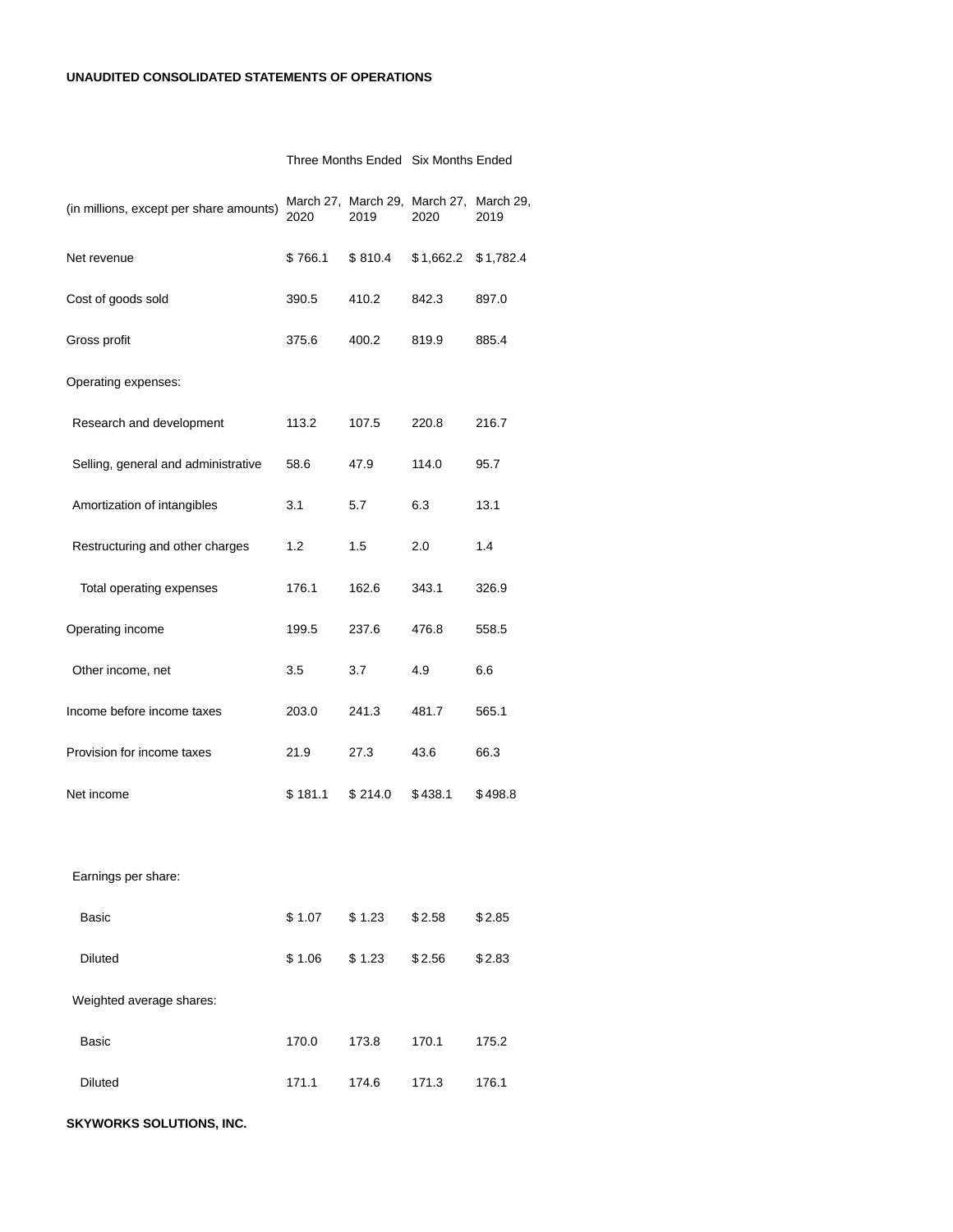|                                                     | Three Months Ended Six Months Ended |         |         |                                                 |         |         |         |         |      |  |
|-----------------------------------------------------|-------------------------------------|---------|---------|-------------------------------------------------|---------|---------|---------|---------|------|--|
| (in millions)                                       | 2020                                |         |         | March 27, March 29, March 27, March 29,<br>2019 |         | 2020    |         |         | 2019 |  |
| GAAP gross profit                                   |                                     | \$375.6 |         | \$400.2                                         |         | \$819.9 | \$885.4 |         |      |  |
| Share-based compensation expense [a]                | 7.2                                 |         |         | 3.3                                             |         |         | 6.9     |         |      |  |
| Acquisition-related expenses                        |                                     |         |         |                                                 |         |         | 1.9     |         |      |  |
| Amortization of acquisition-related intangibles     | 5.9                                 |         |         | 4.7                                             |         |         | 9.3     |         |      |  |
| Settlements, gains, losses and impairments [b] (4.5 |                                     |         | 2.5     |                                                 | (9.9)   |         | 2.5     |         |      |  |
| Restructuring and other charges                     | $s =$                               |         | \$0.4   |                                                 | $s -$   |         | \$0.4   |         |      |  |
| Non-GAAP gross profit                               | \$384.2                             |         | \$411.1 |                                                 | \$833.2 |         |         | \$906.4 |      |  |
| GAAP gross margin %                                 | 49.0                                |         | % 49.4  |                                                 | % 49.3  |         | % 49.7  | %       |      |  |
| Non-GAAP gross margin %                             | 50.2                                |         | % 50.7  |                                                 | %50.1   |         | % 50.9  | %       |      |  |

#### Three Months Ended Six Months Ended

| (in millions)                                        | 2020    | 2019    | March 27, March 29, March 27, March 29,<br>2020 | 2019       |  |
|------------------------------------------------------|---------|---------|-------------------------------------------------|------------|--|
| GAAP operating income                                | \$199.5 | \$237.6 | \$476.8                                         | \$558.5    |  |
| Share-based compensation expense [a]                 | 40.2    | 21.8    | 73.8                                            | 42.6       |  |
| Acquisition-related expenses                         | 1.0     | 1.5     | 1.2                                             | 3.6        |  |
| Amortization of acquisition-related intangibles 9.1  |         | 10.4    | 18.1                                            | 22.4       |  |
| Settlements, gains, losses and impairments [b] (2.2) |         | 3.0     | (7.8)                                           | 3.7        |  |
| Restructuring and other charges                      | 1.1     | 1.8     | 2.0                                             | 1.8        |  |
| Deferred executive compensation (benefit)            |         |         |                                                 | (0.1)      |  |
| Non-GAAP operating income                            | \$248.7 | \$276.1 | \$564.1                                         | \$632.5    |  |
| GAAP operating margin %                              | 26.0    | %29.3   | % 28.7                                          | %31.3<br>% |  |
| Non-GAAP operating margin %                          | 32.5    | %34.1   | % 33.9                                          | %35.5<br>℅ |  |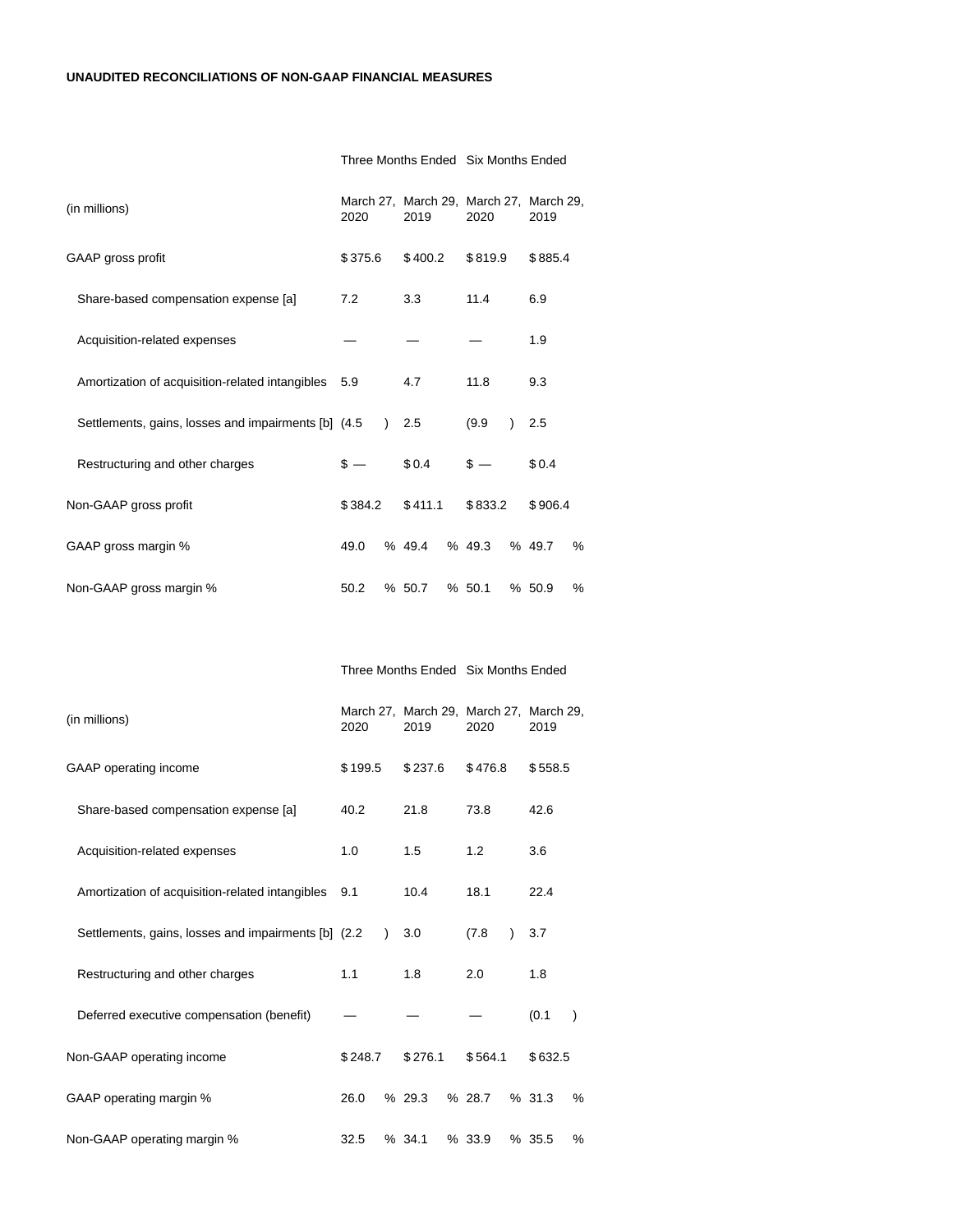#### Three Months Ended Six Months Ended

| (in millions)                                        | 2020               | March 27, March 29, March 27, March 29,<br>2019 | 2020               | 2019               |  |
|------------------------------------------------------|--------------------|-------------------------------------------------|--------------------|--------------------|--|
| GAAP net income                                      | \$181.1            | \$214.0                                         | \$438.1            | \$498.8            |  |
| Share-based compensation expense [a]                 | 40.2               | 21.8                                            | 73.8               | 42.6               |  |
| Acquisition-related expenses                         | 1.0                | 1.5                                             | 1.2                | 3.6                |  |
| Amortization of acquisition-related intangibles 9.1  |                    | 10.4                                            | 18.1               | 22.4               |  |
| Settlements, gains, losses and impairments [b] (1.2) |                    | 3.0                                             | (6.8)<br>1         | 3.7                |  |
| Restructuring and other charges                      | 1.1                | 1.8                                             | 2.0                | 1.8                |  |
| Deferred executive compensation (benefit)            |                    |                                                 |                    | (0.1)<br>$\lambda$ |  |
| Tax adjustments                                      | (1.8)<br>$\lambda$ | 4.1                                             | (8.2)<br>$\lambda$ | 8.4                |  |
| Non-GAAP net income                                  | \$229.5            | \$256.6                                         | \$518.2            | \$581.2            |  |

|                                                      | Three Months Ended Six Months Ended |           |                                                 |        |        |  |
|------------------------------------------------------|-------------------------------------|-----------|-------------------------------------------------|--------|--------|--|
|                                                      | 2020                                |           | March 27, March 29, March 27, March 29,<br>2019 | 2020   | 2019   |  |
| GAAP net income per share, diluted                   | \$1.06                              |           | \$1.23                                          | \$2.56 | \$2.83 |  |
| Share-based compensation expense [a]                 | 0.23                                |           | 0.12                                            | 0.43   | 0.24   |  |
| Acquisition-related expenses                         | 0.01                                |           | 0.01                                            | 0.01   | 0.02   |  |
| Amortization of acquisition-related intangibles      | 0.05                                |           | 0.06                                            | 0.11   | 0.13   |  |
| Settlements, gains, losses and impairments [b] (0.01 |                                     |           | 0.02                                            | (0.04) | 0.02   |  |
| Restructuring and other charges                      | 0.01                                |           | 0.01                                            | 0.01   | 0.01   |  |
| Tax adjustments                                      | (0.01)                              | $\lambda$ | 0.02                                            | (0.05) | 0.05   |  |
| Non-GAAP net income per share, diluted               | \$1.34                              |           | \$1.47                                          | \$3.03 | \$3.30 |  |

### **SKYWORKS SOLUTIONS, INC.**

### **DISCUSSION REGARDING THE USE OF NON-GAAP FINANCIAL MEASURES**

Our earnings release contains some or all of the following financial measures that have not been calculated in accordance with United States Generally Accepted Accounting Principles ("GAAP"): (i) non-GAAP gross profit and gross margin, (ii) non-GAAP operating income and operating margin, (iii) non-GAAP net income, and (iv) non-GAAP diluted earnings per share. As set forth in the "Unaudited Reconciliations of Non-GAAP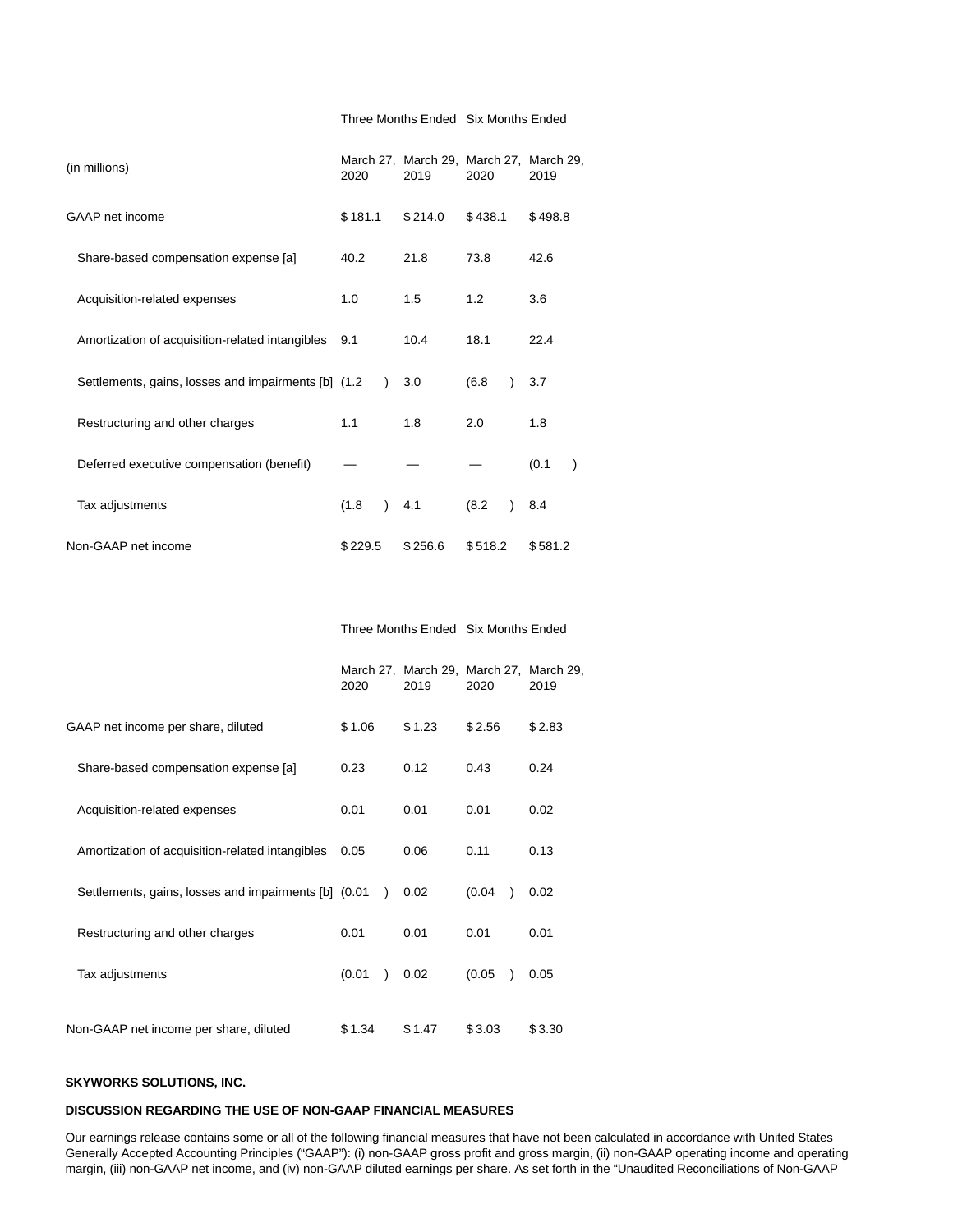Financial Measures" table found above, we derive such non-GAAP financial measures by excluding certain expenses and other items from the respective GAAP financial measure that is most directly comparable to each non-GAAP financial measure. Management uses these non-GAAP financial measures to evaluate our operating performance and compare it against past periods, make operating decisions, forecast for future periods, compare our operating performance against peer companies and determine payments under certain compensation programs. These non-GAAP financial measures provide management with additional means to understand and evaluate the operating results and trends in our ongoing business by eliminating certain non-recurring expenses and other items that management believes might otherwise make comparisons of our ongoing business with prior periods and competitors more difficult, obscure trends in ongoing operations or reduce management's ability to make forecasts.

We provide investors with non-GAAP gross profit and gross margin, non-GAAP operating income and operating margin, non-GAAP net income and non-GAAP diluted earnings per share because we believe it is important for investors to be able to closely monitor and understand changes in our ability to generate income from ongoing business operations. We believe these non-GAAP financial measures give investors an additional method to evaluate historical operating performance and identify trends, an additional means of evaluating period-over-period operating performance and a method to facilitate certain comparisons of our operating results to those of our peer companies. We also believe that providing non-GAAP operating income and operating margin allows investors to assess the extent to which our ongoing operations impact our overall financial performance. We further believe that providing non-GAAP net income and non-GAAP diluted earnings per share allows investors to assess the overall financial performance of our ongoing operations by eliminating the impact of share-based compensation expense, acquisition-related expenses, amortization of acquisition-related intangibles, settlements, gains, losses and impairments, restructuring-related charges, certain deferred executive compensation and certain tax items which may not occur in each period presented and which may represent non-cash items unrelated to our ongoing operations. We believe that disclosing these non-GAAP financial measures contributes to enhanced financial reporting transparency and provides investors with added clarity about complex financial performance measures.

We calculate non-GAAP gross profit by excluding from GAAP gross profit, share-based compensation expense, acquisition-related expenses, amortization of acquisition-related intangibles, settlements, gains, losses and impairments, and restructuring-related charges. We calculate non-GAAP operating income by excluding from GAAP operating income, share-based compensation expense, acquisition-related expenses, amortization of acquisition-related intangibles, settlements, gains, losses and impairments, restructuring-related charges, and certain deferred executive compensation. We calculate non-GAAP net income and diluted earnings per share by excluding from GAAP net income and diluted earnings per share, share-based compensation expense, acquisition-related expenses, amortization of acquisition-related intangibles, settlements, gains, losses and impairments, restructuring-related charges, certain deferred executive compensation, and certain tax items. We exclude the items identified above from the respective non-GAAP financial measure referenced above for the reasons set forth with respect to each such excluded item below:

Share-Based Compensation - because (1) the total amount of expense is partially outside of our control because it is based on factors such as stock price volatility and interest rates, which may be unrelated to our performance during the period in which the expense is incurred, (2) it is an expense based upon a valuation methodology premised on assumptions that vary over time, and (3) the amount of the expense can vary significantly between companies due to factors that can be outside of the control of such companies.

Acquisition-Related Expenses - including such items as, when applicable, amortization of acquired intangible assets, fair value adjustments to contingent consideration, fair value charges incurred upon the sale of acquired inventory, and acquisition-related expenses because they are not considered by management in making operating decisions and we believe that such expenses do not have a direct correlation to our future business operations and thereby including such charges does not necessarily reflect the performance of our ongoing operations for the period in which such charges or reversals are incurred.

Restructuring-Related Charges - because these charges have no direct correlation to our future business operations and including such charges or reversals does not necessarily reflect the performance of our ongoing operations for the period in which such charges or reversals are incurred.

Settlements, Gains, Losses and Impairments - because such settlements, gains, losses and impairments (1) are not considered by management in making operating decisions, (2) are infrequent in nature, (3) are generally not directly controlled by management, (4) do not necessarily reflect the performance of our ongoing operations for the period in which such charges are recognized and/or (5) can vary significantly in amount between companies and make comparisons less reliable.

Deferred Executive Compensation - including charges related to any contingent obligation pursuant to an executive severance agreement, because that expense has no direct correlation with our recurring business operations and including such expenses or reversals does not accurately reflect the compensation expense for the period in which incurred.

Certain Income Tax Items - including certain deferred tax charges and benefits that do not result in a current tax payment or tax refund and other adjustments, including but not limited to, items unrelated to the current fiscal year or that are not indicative of our ongoing business operations.

The non-GAAP financial measures presented in the table above should not be considered in isolation and are not an alternative for the respective GAAP financial measure that is most directly comparable to each such non-GAAP financial measure. Investors are cautioned against placing undue reliance on these non-GAAP financial measures and are urged to review and consider carefully the adjustments made by management to the most directly comparable GAAP financial measures to arrive at these non-GAAP financial measures. Non-GAAP financial measures may have limited value as analytical tools because they may exclude certain expenses that some investors consider important in evaluating our operating performance or ongoing business performance. Further, non-GAAP financial measures are likely to have limited value for purposes of drawing comparisons between companies as a result of different companies potentially calculating similarly titled non-GAAP financial measures in different ways because non-GAAP measures are not based on any comprehensive set of accounting rules or principles.

Our earnings release contains forward-looking estimates of non-GAAP diluted earnings per share for the third quarter of our 2020 fiscal year ("Q3 2020"). We provide this non-GAAP measure to investors on a prospective basis for the same reasons (set forth above) that we provide it to investors on a historical basis. We are unable to provide a reconciliation of our forward-looking estimate of Q3 2020 GAAP diluted earnings per share to a forward-looking estimate of Q3 2020 non-GAAP diluted earnings per share because certain information needed to make a reasonable forward-looking estimate of GAAP diluted earnings per share for Q3 2020 (other than estimated share-based compensation expense of \$0.20 to \$0.25 per diluted share, estimated amortization of intangibles of \$0.04 to \$0.06 per diluted share and certain tax items of -\$0.05 to \$0.05 per diluted share) is difficult to predict and estimate and is often dependent on future events that may be uncertain or outside of our control. Such events may include unanticipated changes in our GAAP effective tax rate, unanticipated one-time charges related to asset impairments (fixed assets, inventory, intangibles or goodwill), unanticipated acquisition-related expenses, expenses related to the temporary suspension of our Mexicali operations, unanticipated settlements,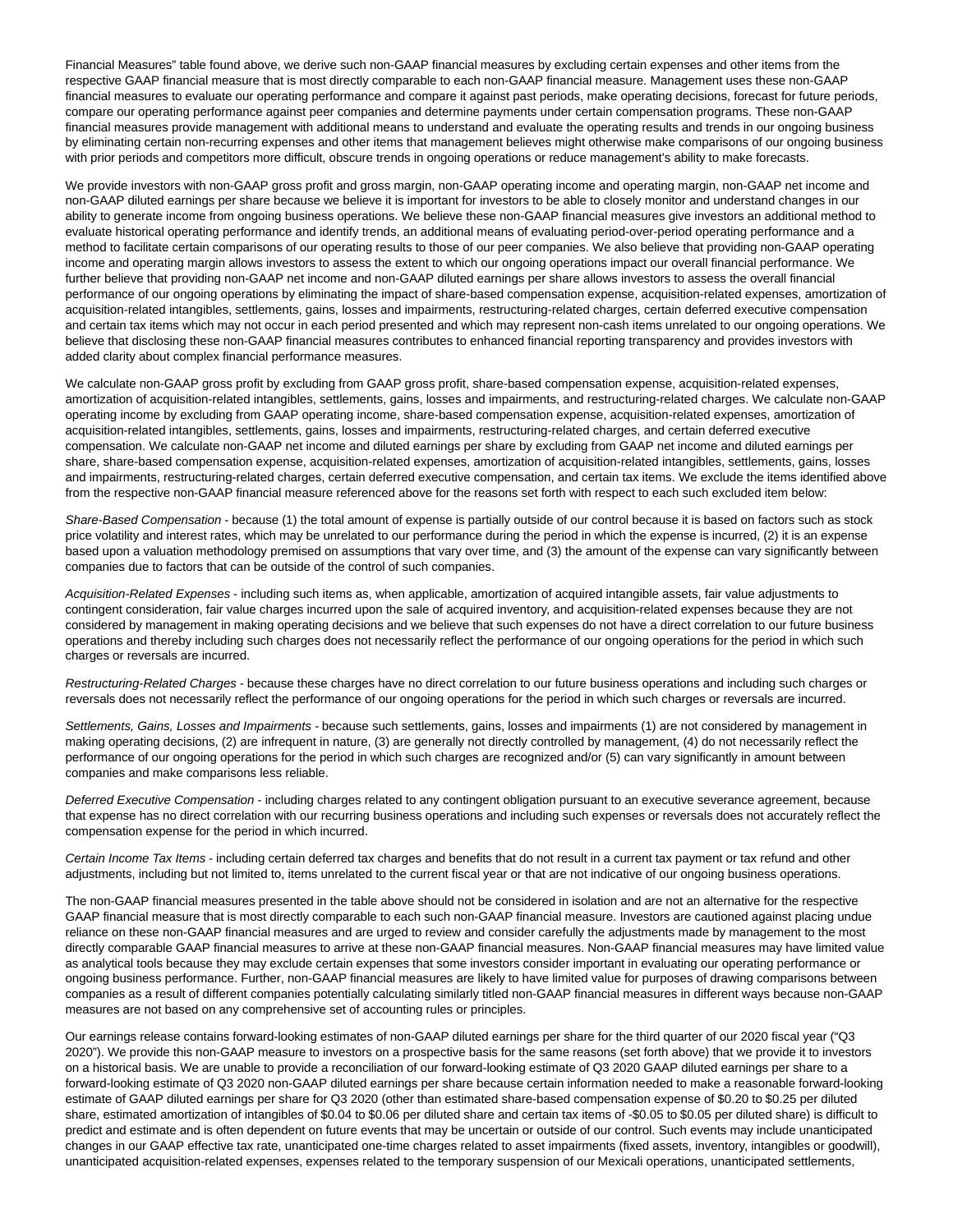gains, losses and impairments and other unanticipated non-recurring items not reflective of ongoing operations. The probable significance of these unknown items, in the aggregate, is estimated to be in the range of \$0.00 to \$0.10 in quarterly earnings per diluted share on a GAAP basis. Our forward-looking estimates of both GAAP and non-GAAP measures of our financial performance may differ materially from our actual results and should not be relied upon as statements of fact.

[a] These charges represent expense recognized in accordance with ASC 718 - Compensation, Stock Compensation. For the three months ended March 27, 2020, approximately \$7.2 million, \$17.1 million and \$15.8 million were included in cost of goods sold, research and development expense and selling, general and administrative expense, respectively. For the six months ended March 27, 2020, approximately \$11.4 million, \$32.0 million and \$30.4 million were included in cost of goods sold, research and development expense and selling, general and administrative expense, respectively.

For the three months ended March 29, 2019, approximately \$3.3 million, \$9.9 million and \$8.6 million were included in cost of goods sold, research and development expense and selling, general and administrative expense, respectively. For the six months ended March 29, 2019, approximately \$6.9 million, \$22.5 million and \$13.2 million were included in cost of goods sold, research and development expense and selling, general and administrative expense, respectively.

[b] During the three and six months ended March 27, 2020, the Company recognized \$1.2 million and \$6.8 million in non-recurring benefits, respectively, primarily consisting of inventory-related charges that were reversed as we settled supplier purchasing commitments that were booked in prior periods as a result of the U.S. Bureau of Industry and Security of the U.S. Department of Commerce placing Huawei Technologies Co., Ltd. and certain of its affiliates on the Bureau's Entity List.

During the three and six months ended March 29, 2019, the Company incurred \$3.0 million and \$4.2 million in non-recurring charges, respectively, related to losses on the sale or impairment of assets. During the six months ended March 29, 2019, these amounts include a \$0.5 million gain related to a litigation settlement completed during the period.

#### **SKYWORKS SOLUTIONS, INC.**

(in millions)

### **UNAUDITED CONDENSED CONSOLIDATED BALANCE SHEETS**

March 27, September 27,

| (in millions)                                                        | 2020    | 2019                |
|----------------------------------------------------------------------|---------|---------------------|
| <b>Assets</b>                                                        |         |                     |
| Cash, cash equivalents and marketable securities \$1,108.0 \$1,082.2 |         |                     |
| Accounts receivable, net                                             | 367.6   | 465.3               |
| Inventory                                                            | 648.9   | 609.7               |
| Property, plant and equipment, net                                   | 1,207.9 | 1,205.6             |
| Goodwill and intangible assets, net                                  | 1,275.2 | 1,297.7             |
| Other assets                                                         | 374.3   | 179.1               |
| <b>Total assets</b>                                                  |         | \$4,981.9 \$4,839.6 |
|                                                                      |         |                     |
| <b>Liabilities and Equity</b>                                        |         |                     |
| Accounts payable                                                     | \$169.5 | \$190.5             |
| Accrued and other liabilities                                        | 669.6   | 526.8               |
| Stockholders' equity                                                 | 4,142.8 | 4,122.3             |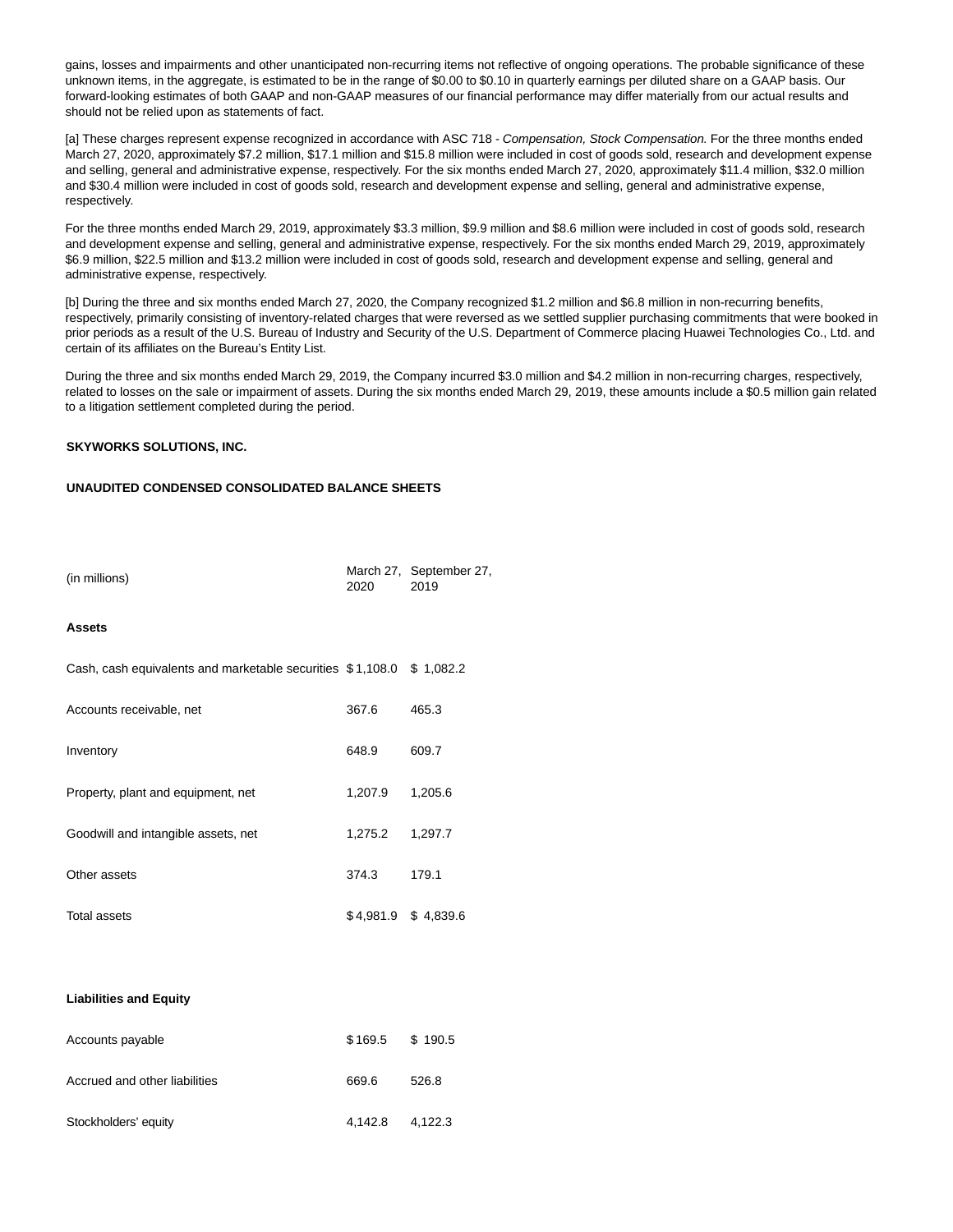## **SKYWORKS SOLUTIONS, INC.**

## **UNAUDITED CONSOLIDATED STATEMENTS OF CASH FLOWS**

|                                                                                   |         |            | Three Months Ended Six Months Ended             |            |               |  |
|-----------------------------------------------------------------------------------|---------|------------|-------------------------------------------------|------------|---------------|--|
| (in millions)                                                                     | 2020    | 2019       | March 27, March 29, March 27, March 29,<br>2020 | 2019       |               |  |
| Cash flow from operating activities                                               |         |            |                                                 |            |               |  |
| Net income                                                                        | \$181.1 | \$214.0    | \$438.1                                         | \$498.8    |               |  |
| Adjustments to reconcile net income to net cash provided by operating activities: |         |            |                                                 |            |               |  |
| Share-based compensation                                                          | 40.2    | 21.8       | 73.8                                            | 42.6       |               |  |
| Depreciation                                                                      | 80.5    | 78.9       | 160.3                                           | 156.4      |               |  |
| Amortization of intangible assets, including inventory step-up                    | 11.3    | 13.1       | 22.7                                            | 28.6       |               |  |
| Deferred income taxes                                                             | 0.2     | (29.4)     | ) 1.1                                           | (27.6)     | $\lambda$     |  |
| Other, net                                                                        | 2.1     | (0.3)      | ) 2.1                                           | 0.8        |               |  |
| Changes in operating assets:                                                      |         |            |                                                 |            |               |  |
| Receivables, net                                                                  | 59.2    | (19.4)     | ) 97.7                                          | 112.0      |               |  |
| Inventory                                                                         | (44.9)  | $)$ (61.9) | $)$ (37.0                                       | $)$ (66.9) | $\lambda$     |  |
| Accounts payable                                                                  | (6.5)   | (1.7)      | (13.2)                                          | (23.9)     | $\mathcal{E}$ |  |
| Other current and long-term assets and liabilities                                | (42.8)  | (23.0)     | (66.8)                                          | ) 20.3     |               |  |
| Net cash provided by operations                                                   | 280.4   | 192.1      | 678.8                                           | 741.1      |               |  |
| Cash flow from investing activities                                               |         |            |                                                 |            |               |  |
| Capital expenditures                                                              | (60.7)  | (96.7)     | ) (171.9 ) (226.2                               |            | $\rightarrow$ |  |
| Purchased intangibles                                                             | (0.2)   | (12.9)     | $)$ (0.2)                                       | $)$ (12.9  | $\lambda$     |  |
| Purchases of marketable securities                                                | (47.3)  | ) (164.5   | ) (178.8                                        | (166.7)    | $\rightarrow$ |  |
| Sales and maturities of marketable securities                                     | 152.2   | 6.0        | 214.4                                           | 309.2      |               |  |
| Net cash provided by (used in) investing activities                               | 44.0    | (268.1)    | (136.5)                                         | ) (96.6    | $\lambda$     |  |